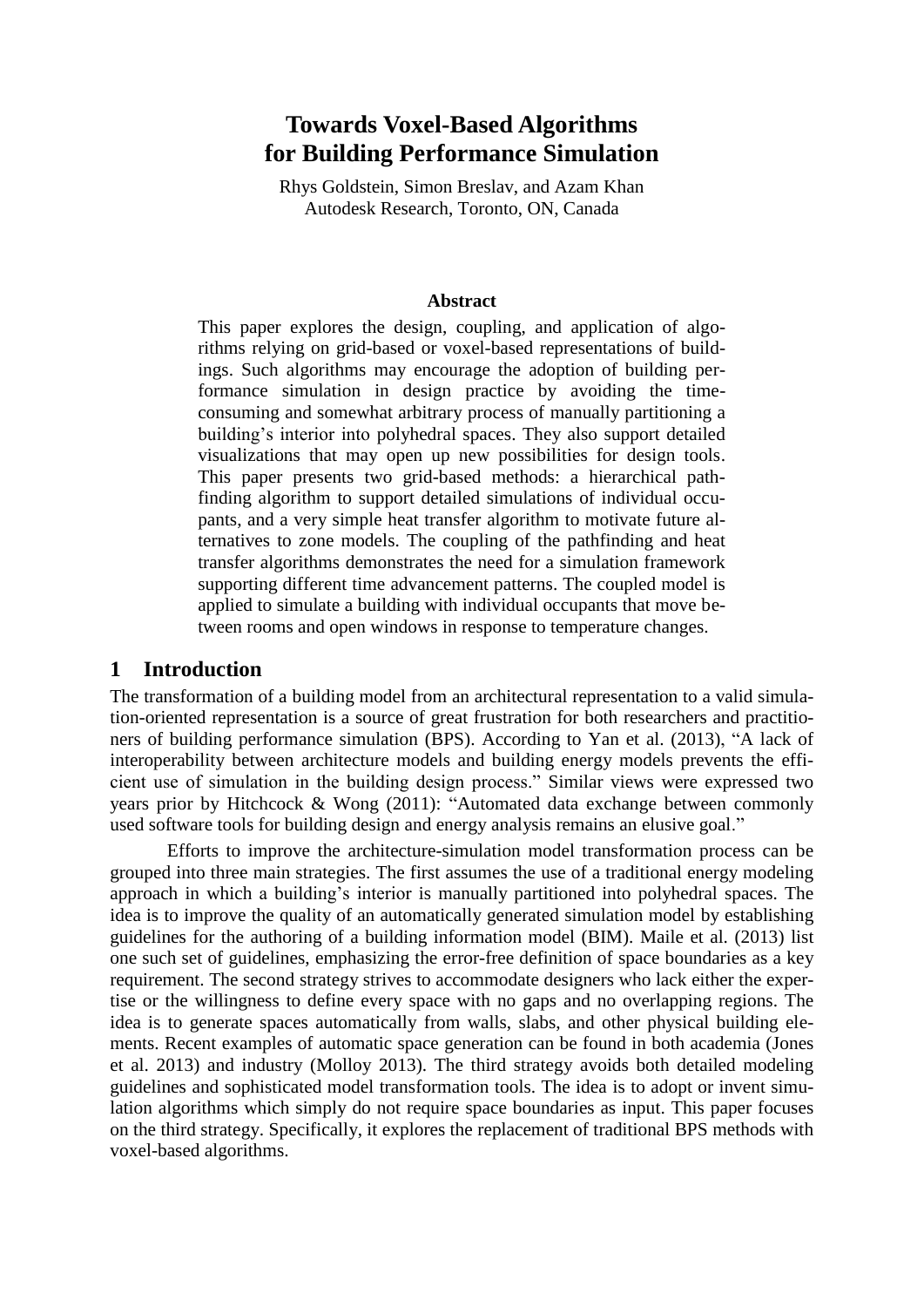A *voxel-based algorithm* operates on a *voxel model*, one of five fundamental ways of representing building geometry as listed in Meng et al. (2007). For the sake of comparison, let us consider the other four representations. A *parametric description* is based on a set of primitives such as rectangular prisms, cylinders, and spheres. Each primitive has parameters such as position, orientation, length, width, height, and radius. BIMs are generally based on parametric descriptions. *Constructive solid geometry* emphasizes the construction of polyhedra through Boolean operations such as union and intersection. This representation relates to traditional building energy modeling, in which the union of all thermal mass volumes ideally fills the entire building (i.e. there are no gaps), and the intersection of any pair is ideally empty (i.e. there are no overlapping regions). *Boundary representations* encode only the surfaces of every physical element, often with a mesh of triangles. Such models are used in typical ray-tracing algorithms for daylight simulation. *Solid representations* specify physical volumes of mass, often with a mesh of tetrahedra. These models are used in finite element methods for structural analysis.

A key advantage of a voxel model is its simplicity when compared with the four alternatives. It can be regarded as a digital image with an extra dimension; instead of a 2D array of squares called *pixels*, one has a 3D array of cubes called *voxels*. By associating each voxel with one or more attributes, such as a material type or density, a voxel model can represent a wide range of 3D objects and their associated properties (Kaufman et al. 1993). Figure 1 illustrates the representation of building geometry with a voxel model. Note that the quality of the model could be improved by refining its resolution, decreasing the size of each voxel and increasing the number of them.



**Figure 1: Coarse-resolution voxel model of building geometry**

Voxel-based algorithms have been applied to a wide range of domains related to BPS. A classic example is the solving of a temperature field on each point of a grid, as described by Patankar (1980). Although the propagation of light is generally simulated using boundary representations, Levoy (1990) demonstrates that voxel models offer a viable alternative. Savioja et al. (1994) simulates room acoustics with a 3D finite difference mesh, which is another name for a voxel model. One should note that the phrase *finite difference* distinguishes a voxel-based representation from a *finite element* mesh, which is a solid representation. Finally, voxel models are the standard representation for incorporating computational fluid dynamics (CFD) into BPS (Beausoleil-Morrison 2000).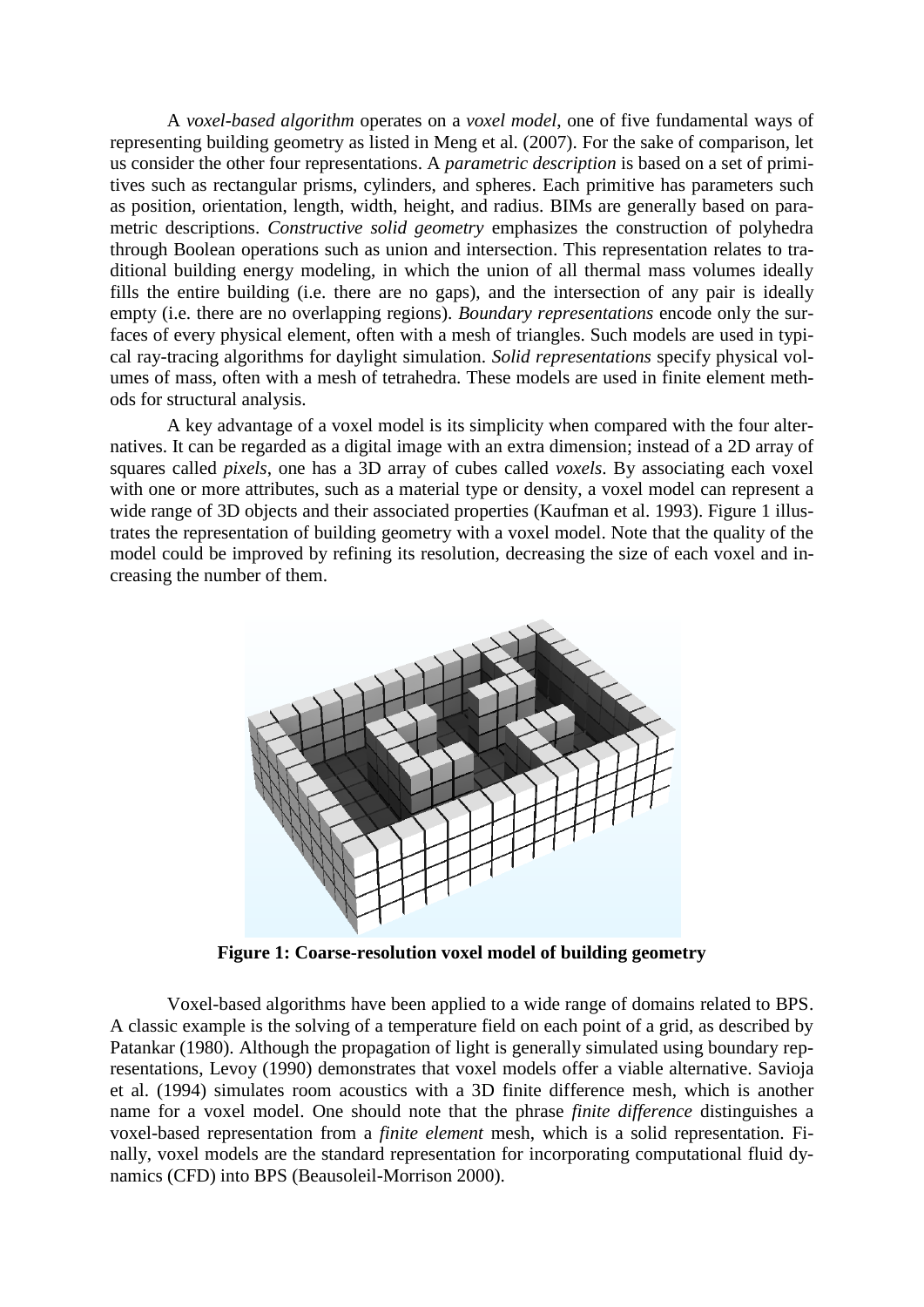Due to their versatility, voxel models could have a unifying effect on algorithm development for simulation-based building design tools. The transformation of a BIM from a parametric description to a voxel model is relatively straightforward to automate, and once implemented the procedure could be reused to provide input data for many different algorithms. Voxel-based algorithms are particularly compelling for buildings with complex geometry that would be difficult to partition into polyhedral spaces. Buildings with large atria are an example of design projects likely to involve complex geometry, and likely to benefit from the simulation of thermodynamics (Hussain 2012), acoustics (Mahdavi et al. 2007), and other phenomena.

In this paper we present two non-traditional voxel-based BPS algorithms: a pathfinding algorithm for the detailed simulation of occupants, and a heat transfer algorithm that allows temperature to vary nearly continuously over space. The pathfinding algorithm is based on standard shortest path methods, but includes a performance optimization involving the grouping of nearby waypoints to avoid redundant path computations. We consider our pathfinding algorithm adequate for BPS purposes in terms of computational efficiency and quality of the resulting paths. Our heat transfer algorithm has been not validated and may well be overly simplistic for real-world engineering applications. However, it illustrates an alternative approach to energy simulation that avoids the need for space boundaries. Further developments may lead to more accurate voxel-based heat transfer algorithms with significant practical advantages over current methods. After presenting the algorithms independently, we explain how they can be coupled together using a simulation framework supporting non-uniform and asynchronous time advancement patterns. Finally, we present simulation results for a hypothetical hotel with simulated guests and employees who move between rooms and open windows in response to temperature changes.

The algorithms described in this paper are two-dimensional, and might therefore be considered *grid-based* as opposed to *voxel-based*. Some grid-based algorithms are trivial to extend to 3D, while others are more difficult. Regardless, the ultimate goal is a set of 3D voxel-based BPS algorithms that seamlessly input even the most complex examples of building geometry. The work presented here is a step in this direction.

#### **2 Pathfinding Algorithm for Occupant Simulation**

Numerous studies have raised concerns over the validity of the simple occupancy models used in practice. In one recent example, the standard ASHRAE 90.2 model is shown to oversimplify manual thermostat adjustment behavior. Consequently, it underestimated winter heating loads in a sample of 82 residential units (Urban & Gomez 2013). More detailed occupant models offer the potential to improve the validity of BPS results, as they have been shown to significantly alter energy use predictions (Hoes et al. 2009). These models may also extend the capabilities of building simulation to new aspects of design. For example, Bourgeois (2005) demonstrate how models which distinguish between individual occupants can be used to predict the performance of both manual and automated lighting control systems.

Among the most detailed occupant models for BPS are those which account for the paths travelled by individual occupants through a building. An example is the USSU system by Tabak (2008). The incorporation of pathfinding enables visualizations that capture the movements of simulated occupants, allowing a modeller to perform a quick yet important visual inspection of simulated behavior. Pathfinding may also compel designers to initiate the BPS modeling process by supplying occupant simulation parameters to predict circulation patterns and analyze evacuation scenarios.

Two classes of building representations are commonly used for pathfinding: meshes and grids. A mesh is a set of points, line segments connecting at least two points, and possibly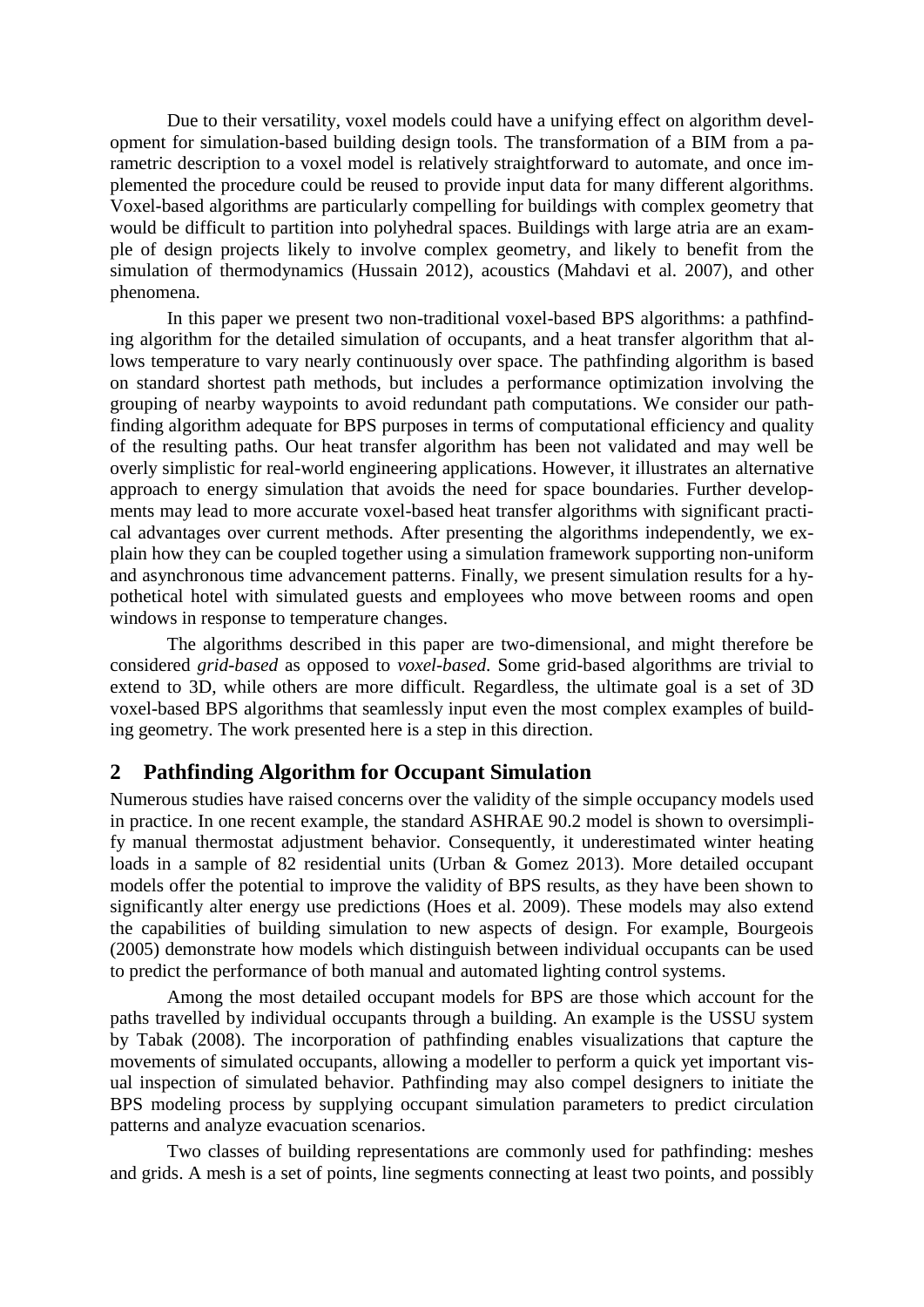surface patches bounded by at least three line segments. There are different methods for transforming a multi-storey building model into a mesh, and different algorithms for exploiting a mesh for occupant simulation. In Whiting et al. (2007), a first set of points is placed at the center of every *portal*, which may be a doorway, ramp, staircase, or elevator. Accessible space is then tessellated into triangles, providing additional points for maneuvering around walls and other obstacles. When travelling between two rooms in a building, simulated occupants select the shortest path under the constraint that they remain on a set of line segments connecting the points. This type of approach is extended in van Toll et al. (2011) to include walkable areas instead of walkable line segments. The resulting representation, where walkable areas are composed of surface patches, is called a *navigation mesh*. An example of a building design tool featuring mesh-based building representations for pathfinding can be found in Doherty et al. (2012).

The other representation used for pathfinding is a grid of cells, which is essentially a 2D version of a voxel model. A simulated individual occupies exactly one grid cell at any point in time. The individual travels through a building by repeatedly moving either orthogonally or diagonally to an adjacent cell while avoiding cells marked as part of an obstacle. A key advantage of these pathfinding methods is that grid-based building representations are generally simpler and more easily generated than mesh-based alternatives. For this reason, most research efforts in grid-based pathfinding assume the grid is given. The objective is to find the shortest path between pairs of cells designated as waypoints.

A simple and efficient method for finding the shortest path between two waypoints on a grid is known as the *A-star* algorithm (Hart et al. 1968). When there are more than two waypoints it is possible to perform an A-star search on every pair, as was done to simulate building occupants in Breslav et al. (2013). However, the computational effort required for this brute force approach increases with the square of the number of waypoints in the building. Given a high-resolution model of a large building, where every workstation, every appliance, and every spot at a dining table has its own waypoint, the time required to compute the shortest path for every pair of waypoints may dissuade designers from adopting detailed occupant simulation as a design aid. Fortunately, there are ways to speed up grid-based pathfinding, particularly if the paths need not be absolutely optimal. For example, Botea et al. (2004) propose a hierarchical approach in which pathfinding information is precomputed for non-overlapping subregions. In their example, a 40-by-40-cell grid is decomposed into sixteen 10-by-10-cell subregions.

Here we present a grid-based pathfinding algorithm similar to Botea et al. (2004) in that it uses a hierarchy to reuse pathfinding information, but different in that the hierarchy groups nearby waypoints instead of nearby cells. The key concept is that if two waypoints are close together, the shortest path towards one waypoint is likely to be a reasonably short path towards the other, at least while the occupant is at a considerable distance. It is only when an occupant gets close that the shortest paths toward the two waypoints are likely to diverge. Our method therefore precomputes paths to both waypoints over a small surrounding region; beyond this region, paths to only one of the two waypoints are precomputed.

To better illustrate the pathfinding algorithm, consider the example shown on the left of Figure 2. A simple, hypothetical building storey is represented by a 15-by-10 grid of cells. The objective is to precompute a path from every walkable cell (non-grey) to each of three waypoints (A, B, and C), where the paths may not enter cells marked as obstacles (grey). The first step is to calculate the shortest paths over separate search regions which gradually expand around each waypoint. This is done with a routine application of Dijkstra's shortest path algorithm, which calculates the distance from all nodes of a mathematical graph to any particular node. In the case of a grid, each cell is a node. To avoid round-off errors, we associate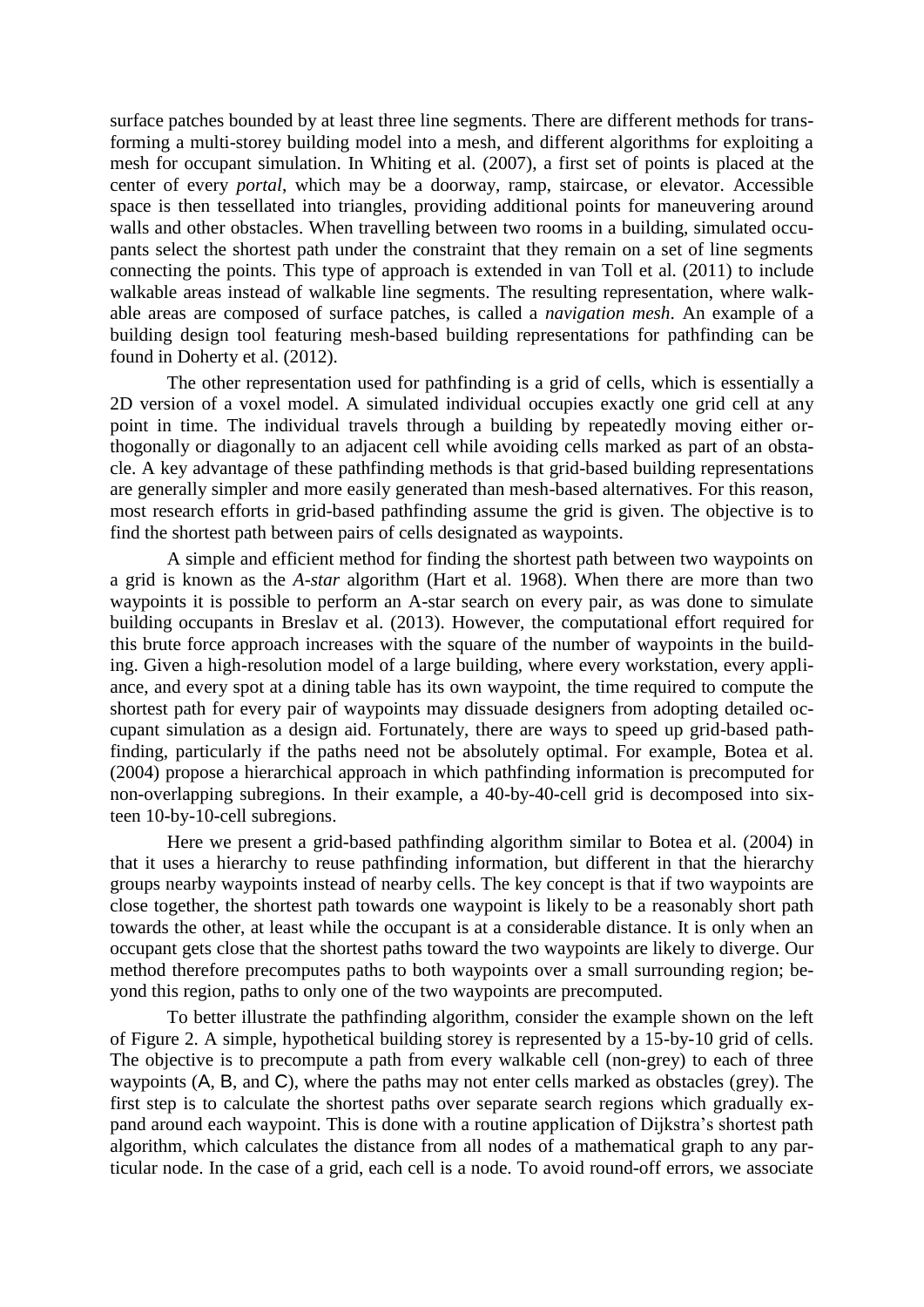a dimensionless cost of 5 with travel to an adjacent cell in the four directions orthogonal to the grid axes, and a cost of 7 with travel to a diagonally adjacent cell. The search regions expand until any two of them come into contact with one another, as shown on the right of Figure 2.



**Figure 2: Pathfinding example: initial expansion of search regions**

In the example, the search regions surrounding waypoints A and B were the first to collide. To reduce the computation time and memory use, the waypoints become grouped before all search regions are allowed to continue expanding. As part of the grouping process, one waypoint is arbitrary assigned to be the parent of the other. In this example, waypoint B becomes the parent. Because waypoint A is the child, its search region is expanded independently until it completely engulfs the search region of waypoint B. Waypoint A's final search region, shown in Figure 3, is then stored for use during the simulation. Any occupant heading to A will follow one of the paths indicated by the arrows, provided that they are within this region. An occupant that is further away will first head towards the parent, waypoint B, until they enter the search region of A.



**Figure 3: Pathfinding example: final search region for waypoint A**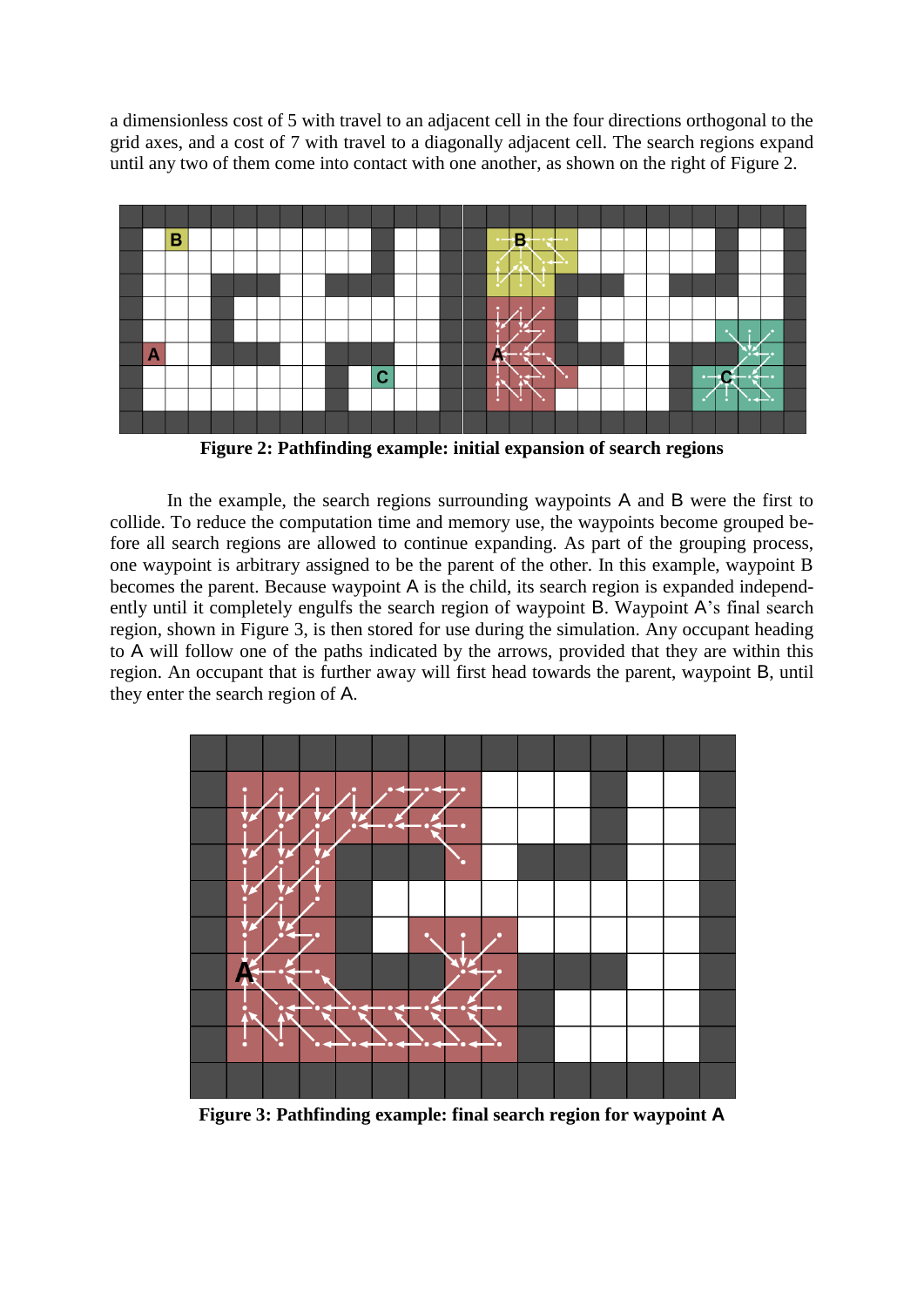With the precomputation complete for waypoint A, pathfinding resumes for B and C. Initially, the search region of B is extended to fill the search region of A at the time of the collision (i.e. on the right Figure 2). Eventually the search regions of B and C will collide. At this point, most of the entire building storey will have been covered, and when the search regions are independently expanded they will both include every walkable cell. Figure 4 shows the final search regions for B and C, which include the shortest paths from anywhere in the building. This completes the precomputation of paths.



**Figure 4: Pathfinding example: final search regions for waypoints B and C**

During a simulation, suppose that an occupant decides to move from C to A. The occupant begins outside of waypoint A's search region, but within the search region of waypoint B, the parent of A. As shown in Figure 5, the occupant initially moves towards B, but enters the search region of A on route and changes course when the paths diverge.



**Figure 5: Pathfinding example: computed path from waypoint C to A**

The example illustrates the approximate nature of the algorithm, as the resulting path from C to A is reasonable but not optimal. Had the search region of A been expanded one cell further, the occupant would have travelled a slightly shorter distance by passing the c-shaped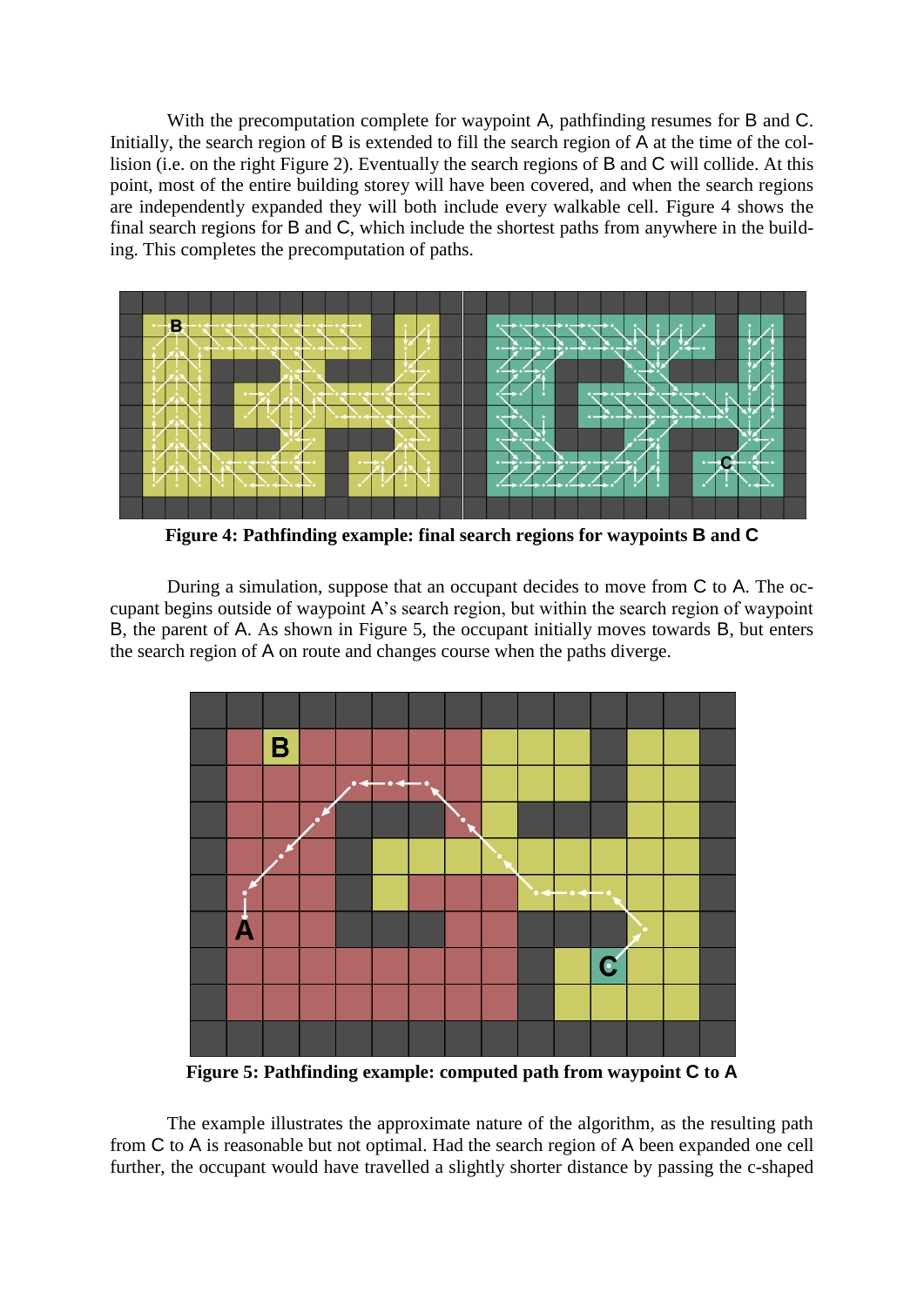obstacle towards the bottom of Figure 5 instead of the top. The fact that a brute force approach would have yielded the correct path might lead one to question the value of the proposed algorithm. After all, the only benefit in this case was the fact that the search region of waypoint A was reduced by a factor of two. However, given a large building model with hundreds of waypoints, the savings in computation time and memory would be considerable. Also, the example above was contrived to be a worst-case scenario. While future work is needed to quantify the error rate, observations on a larger and more realistic model have convinced us that the algorithm will rarely yield a suboptimal path.

Note that the grouping of waypoints is recursive in nature. Waypoint Q may first become a parent of waypoint D, and later a child of waypoint Z. An occupant travelling to waypoint D may begin by heading towards waypoint K, followed by Z and later Q. Despite being guided by a succession of search regions, it is possible if not probable that the occupant's overall path will be optimal.

As presented, the algorithm is a grid-based method that is relatively straightforward to extend to multiple storeys, assuming each storey can be treated as flat. A truly voxel-based adaption would be needed for irregular buildings such as the Guggenheim Museum in Manhattan, which features a tall central atrium with a continuously spiralling ramp. If the ramp were represented in a voxel model, the discretization of space would produce numerous single-voxel steps. Simulated occupants would therefore be permitted to ascend or descend a single voxel, but a two-voxel step would be considered a barrier to normal travel. The development of a voxel-based version of our pathfinding algorithm would be a natural next step towards voxel-based BPS, and it would likely be far simpler than a mesh-based alternative.

### **3 Heat Transfer Algorithm Avoiding Space Boundaries**

Zone models have a long tradition as the primary means of predicting heat flow in BPS. As explained in Spitler (2011), there are many types of zone models. They include the highly detailed network models described by Clarke (2001), as well as simpler alternatives, but they all use similar building representations in which interior space is partitioned into polyhedra referred to as *spaces*. Each space represents a thermal mass that is assumed to have uniform temperature at every point in simulated time. Elements that bound spaces, such as walls and windows, are also partitioned into thermal masses.

In addition to the inconvenience of identifying space boundaries, which was mentioned at the outset, the use of zone models for heat transfer may involve a number of arbitrary decisions in cases where a connected interior region must be partitioned into multiple spaces. In Figure 6, the same building geometry used to demonstrate pathfinding is shown decomposed into alternative zone models.



**Figure 6: Two different zone models for identical building geometry**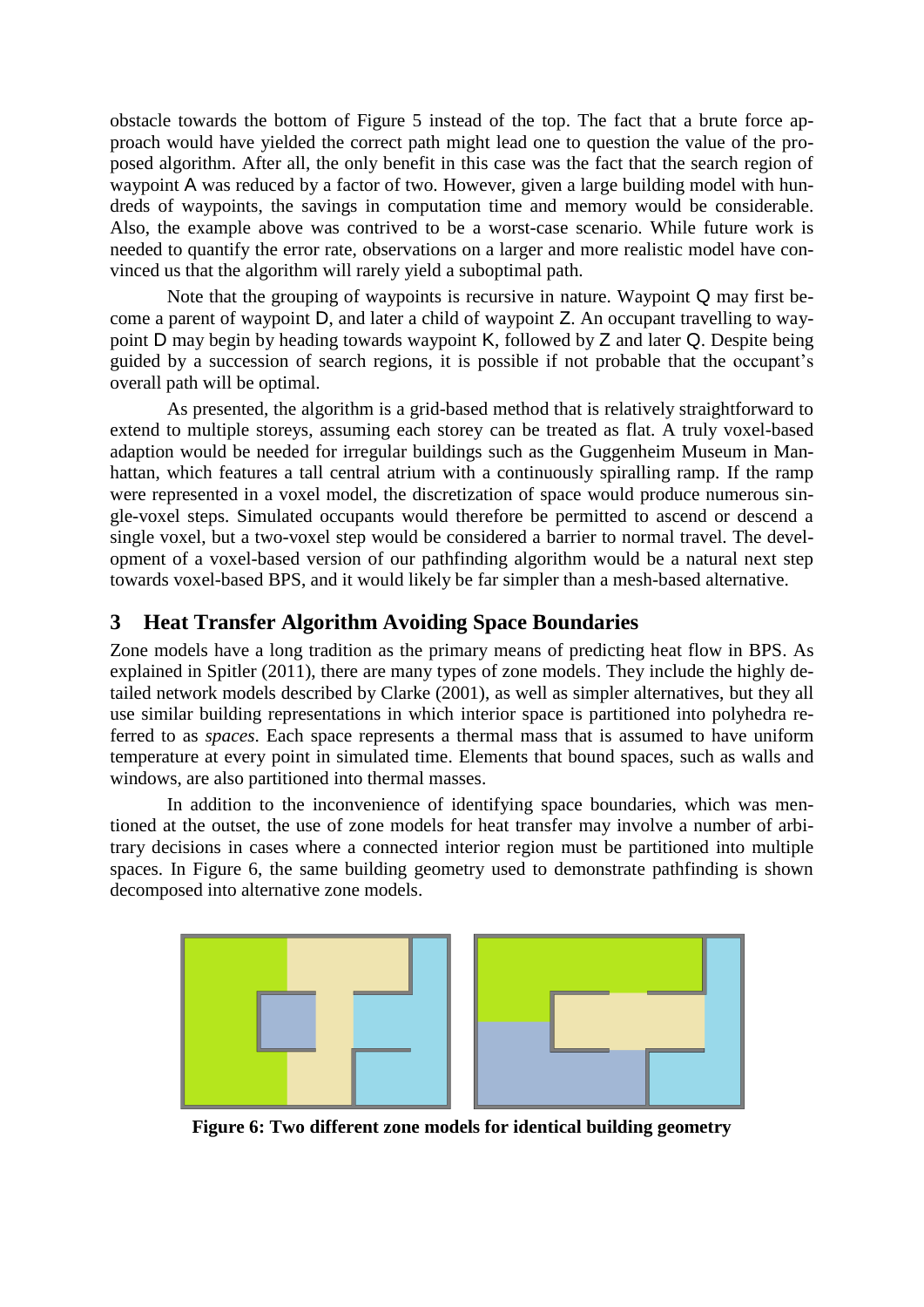Both models in Figure 6 have four spaces. However, as the boundaries are completely different, the resulting temperature predictions will differ. This is one of the reasons why different energy modellers can expect to obtain different BPS results even when given the same architectural model, the same weather data, and the same operating conditions. Recent developments to automate the generation of space boundaries may help standardize the energy modeling process. We argue that alternative algorithms, which may eliminate the need for polyhedral spaces, also deserve consideration as a means of addressing the cumbersome and arbitrary nature of zone model preparation. To illustrate, we present a simple heat transfer algorithm. It is defined for two dimensions, but we note that it could be extended to 3D.

In 2D, each building storey is represented as a grid of cells. A cell at coordinates (*i, j*) has a thermal resistance value  $R_{ij}$  and a temperature  $T_{ij}$ . As the algorithm is illustrative in nature, we are not prepared to give a formula for *Rij* based on material properties and the geometry of building elements. It is quite possible that a valid voxel-based heat transfer algorithm would require several thermal parameters associated with each cell, and that these parameters would have to be adjusted to compensate for geometric errors introduced when building elements are discretized into voxels. In the algorithm presented here, *Rij* is simply given a small value for cells representing air, a larger value for windows, and a still larger value for walls. The larger the value of *Rij*, the longer it takes for cell (*i, j*) to exchange heat with its neighbors. We use the formula below to update  $T_{ij}$  at every cell for every time step.

$$
T_{ij}' = c_{ij(i-1)j} \cdot T_{(i-1)j} + c_{iji(j-1)} \cdot T_{i(j-1)} + c_{ij(i+1)j} \cdot T_{(i+1)j} + c_{iji(j+1)} \cdot T_{i(j+1)} + (1 - c_{ij(i-1)j} - c_{iji(j-1)} - c_{ij(i+1)j} - c_{iji(j+1)}) \cdot T_{ij}
$$

where 
$$
c_{ij(i-1)j} = \frac{1}{4 \cdot \sqrt{R_{ij} \cdot R_{(i-1)j} + 1}}
$$
  $c_{iji(j-1)} = \frac{1}{4 \cdot \sqrt{R_{ij} \cdot R_{i(j-1)} + 1}}$   
 $c_{ij(i+1)j} = \frac{1}{4 \cdot \sqrt{R_{ij} \cdot R_{(i+1)j} + 1}}$   $c_{iji(j+1)} = \frac{1}{4 \cdot \sqrt{R_{ij} \cdot R_{i(j+1)} + 1}}$ 

Voxel-based heat transfer algorithms such as the one presented allow temperature to vary in a nearly continuous manner down corridors and across rooms. Their primary advantage, however, is that it is far simpler to transform an architectural model into a voxel model than a zone model. Whereas the specification of arbitrary space boundaries may require numerous parameters, the creation of a voxel model may require only one: the voxel size. The voxel size parameter may actually be considered an asset, as it gives designers a simple mechanism for controlling the trade-off between computation time and accuracy.

Ultimately, it will be essential to quantify the relationship between computation time, accuracy, and voxel size. If is it found that relatively coarse voxel models can produce sufficiently accurate heat transfer predictions, these simulations may be fast enough for design applications. One reason to be optimistic is that, due to decades of advances in computer chips and more recent investments in cloud computing, designers and engineers have access to considerably more computing power now than when zone models were first adopted for BPS.

Although we are not yet prepared to recommend our voxel-based heat transfer algorithm or any other for serious quantitative use in BPS practice, we can point to a number of research efforts that indicate a recent interest in finding simpler methods for heat transfer simulation. The most obvious example is zone reduction, as investigated by Dobbs & Hencey (2003) and Korolija & Zhang (2013), where multiple spaces are grouped into a single thermal mass. Simplified models have also been developed using statistical methods (Melo et al.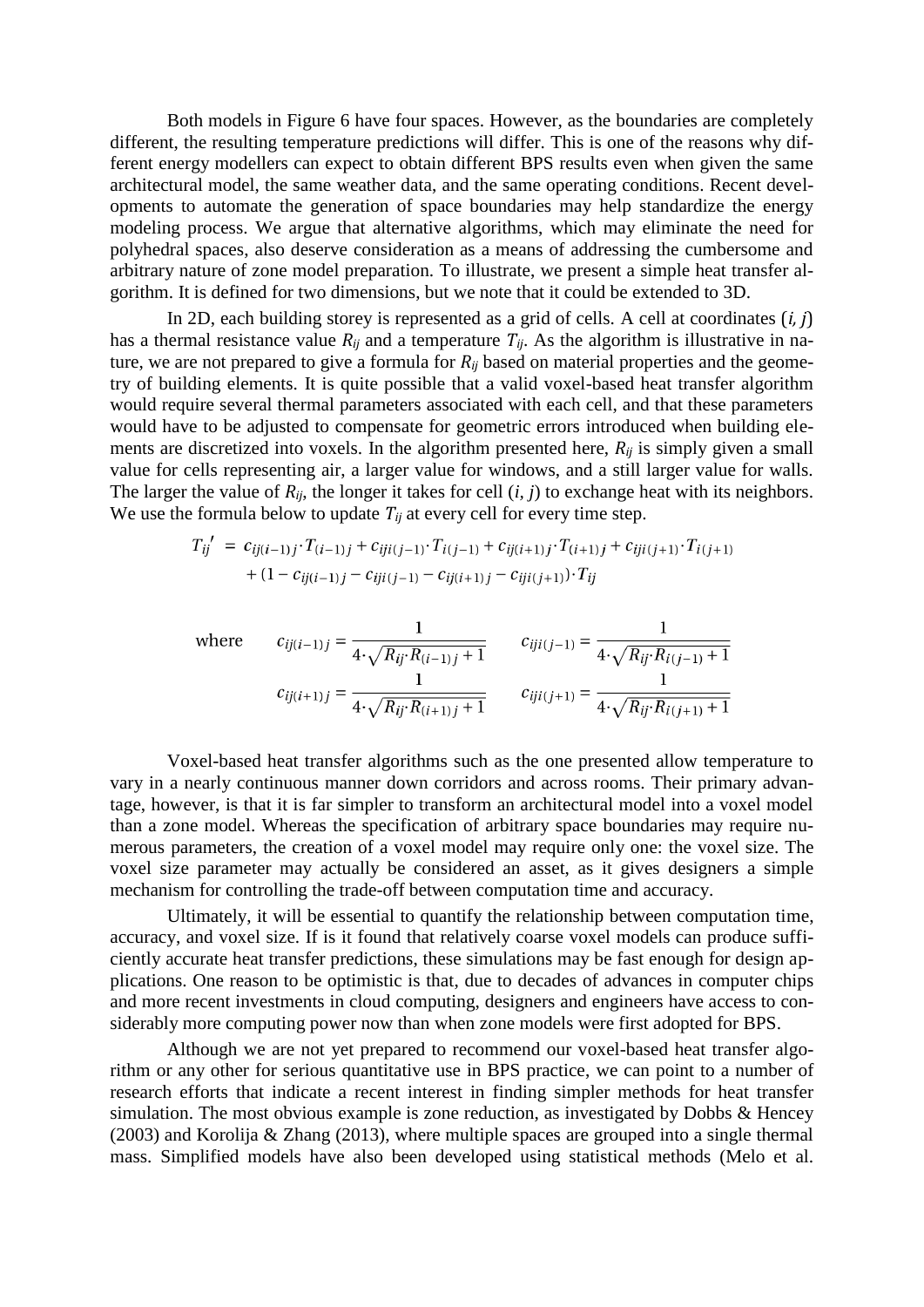2013). All of these works compare results obtained with those of traditional methods, as would have to be done for any voxel-based approach prior to adoption.

It is worth noting that while the presented algorithm does not solve fluid flow, CFD methods are traditionally voxel-based. Furthermore, a number of very simple CFD algorithms exist. The solver in Stam (2003), for example, was implemented in about 100 lines of code. It includes a diffusion step that is somewhat similar to the heat transfer algorithm presented here, though it also accounts for advection and conservation of mass. Although Stam's CFD algorithm was developed for the entertainment industry, the idea of applying it to structural optimization for building design was explored in Chronis et al. (2011). The adoption of a fast CFD solver for whole-building airflow simulation would become increasingly compelling if other voxel-based algorithms were introduced into BPS practice.

#### **4 Coupling Voxel-Based Algorithms**

A transition towards voxel-based BPS algorithms would introduce regularity into the representation of building geometry, as polyhedra are replaced with cubes of uniform size and shape. Interestingly, voxel-based algorithms may introduce variability into the representation of time. Whereas transitions occur at regular intervals in many BPS algorithms, variable time steps may become commonplace if voxel-based algorithms are adopted.

Consider the pathfinding algorithm presented above, and suppose that it takes 5 seconds for an occupant to move one cell in a direction orthogonal to the grid axis. It must then take 7 seconds for the occupant to move diagonally. Thus, certain time steps will be 5 seconds in duration, and others will be 7. However, since there could be multiple occupants moving simultaneously in different parts of the building, the time remaining before the most imminent 1-cell move could be as little as 1 second. For example, if one occupant moved three times in an orthogonal direction (15 seconds), they would complete their trip 1 second after another occupant moved twice in a diagonal direction (14 seconds).

Grid-based or voxel-based occupant movement is an example of discrete-event simulation, where future events are scheduled irrespective of any time step. By contrast, the heat transfer algorithm we presented is intended to be a discrete time simulation, where transitions occur at a fixed time step. The problem arises of how to couple simulation algorithms with different time advancement patterns. One solution is to implement each algorithm according to the modeling conventions known as the Discrete Event System Specification (DEVS).

The key concept of DEVS theory, described in Zeigler et al. (2000), is that essentially any simulation can be formulated using external and internal events which occur at any point in time. Both types of events depend on the elapsed time since the previous event, and result in a remaining time before the next internal event. An external event also depends on the incoming message that triggers it, whereas an internal event has the option of producing outgoing messages. Multiple DEVS models, each with their own external and internal event functions, can be coupled together to communicate asynchronously via message passing.

To couple our grid-based pathfinding and heat transfer algorithms, we first define a separate DEVS model for each. The pathfinding is implemented as part of the Behavior model, which schedules a future event for every occupant's next movement from one cell to another. The remaining time is always the time before the most imminent arrival, which is a highly non-uniform duration. Whenever this duration elapses, an internal event occurs and produces an outgoing message indicating which occupant moved and to which cell. The Thermal model, by contrast, simply outputs an array at regular time intervals. The array gives the temperature at every cell location in the building.

The next step is to define a Comfort model to receive the messages from both the Behavior and Thermal models. Whenever the Comfort model receives a message from the Be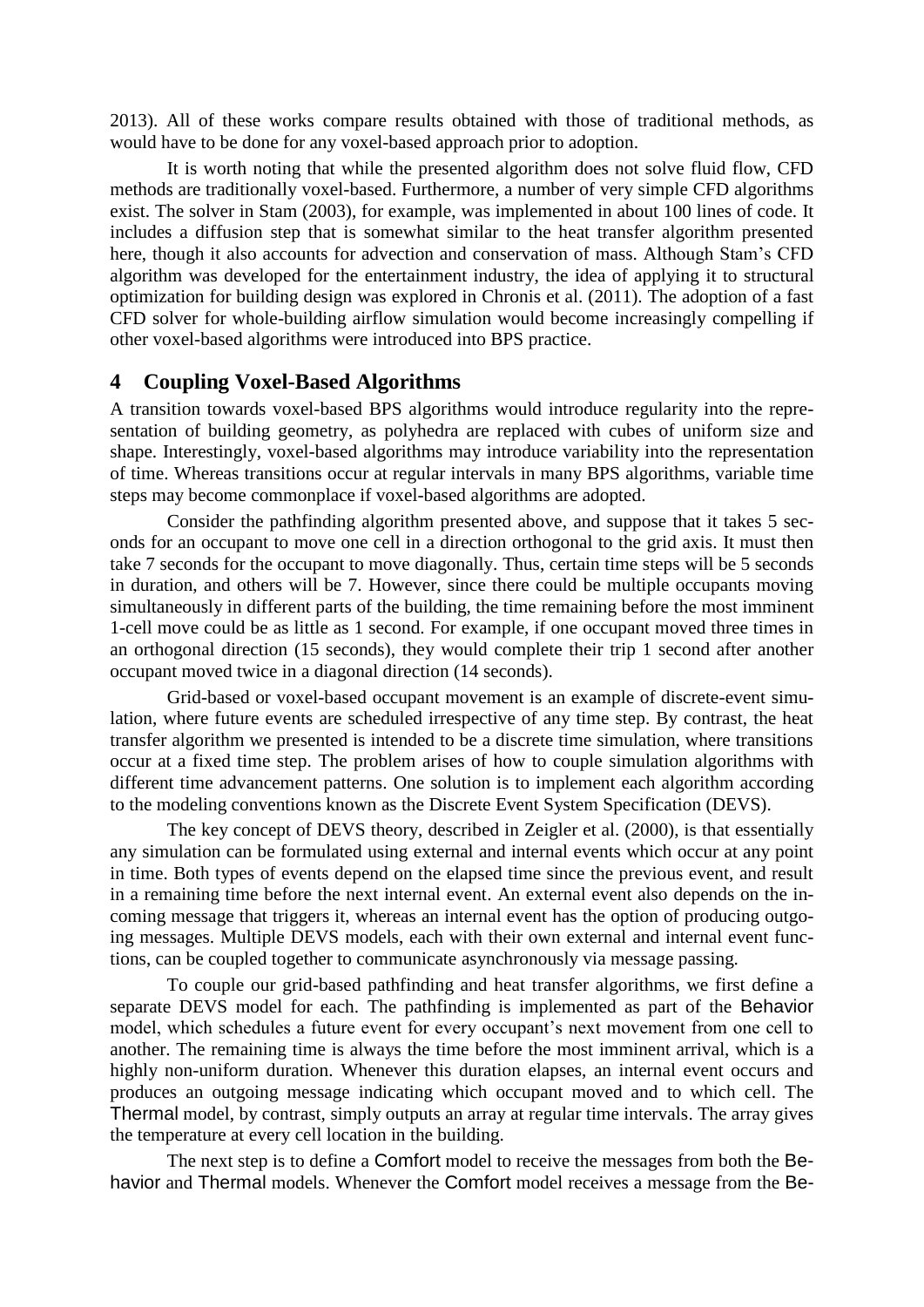havior model indicating that an occupant moved, it replies with a message indicating the new temperature of the occupant's surroundings based on the previously received temperature array. Whenever the Comfort model receives a new temperature array from the Thermal model, it sends numerous messages to the Behavior model indicating the new temperature of every occupant's surroundings. More realistic comfort models can be implemented in this fashion, but the key concept is that pathfinding and heat transfer algorithms are coupled despite having completely different time advancement patterns.

More information on using DEVS for BPS can be found in Goldstein et al. (2013). The formalism has advantages other than providing a message passing framework as described above. Gunay et al. (2014) argues that stochastic models predicting occupant actions are best formulated with variable time steps, as supported by DEVS. Wang el al. (2013) present a building evacuation simulation to illustrate how modellers can take advantage of webbased computing infrastructure specifically developed for arbitrary DEVS models.

### **5 Illustrative Results**

We tested the coupled grid-based pathfinding and heat transfer algorithms using the hypothetical two-storey hotel model shown in Figure 7.



**Figure 7: Grid-based floor plan of a hypothetical hotel**

The main entrance is towards the bottom of the first storey on the left of Figure 7. Doors (beige strips) lead into the building, to the restaurant on the left, to the hotel office on the right, and into the elevators straight ahead. Corridors provide access to the guest rooms towards the rear of the first storey and throughout the second storey on the right of Figure 7. Waypoints (green dots) represent places where guests eat and sleep, places where hotel employees prepare food and perform office work, washrooms, elevators, and offsite locations. There is also a waypoint in front of the windows (blue strips), as an occupant may choose to open a window to cool the indoor air.

It should be intuitive from the number of waypoints that restricting their search regions in the pathfinding process could greatly reduce computation time and memory use. We implemented the algorithm in an interpreted language (Lua), yet still found that the entire pathfinding precomputation would complete in a matter of seconds.

The results of voxel-based algorithms are conducive to advanced 3D visualization techniques, including some of those demonstrated in Hailemariam et al. (2010). In Figure 8,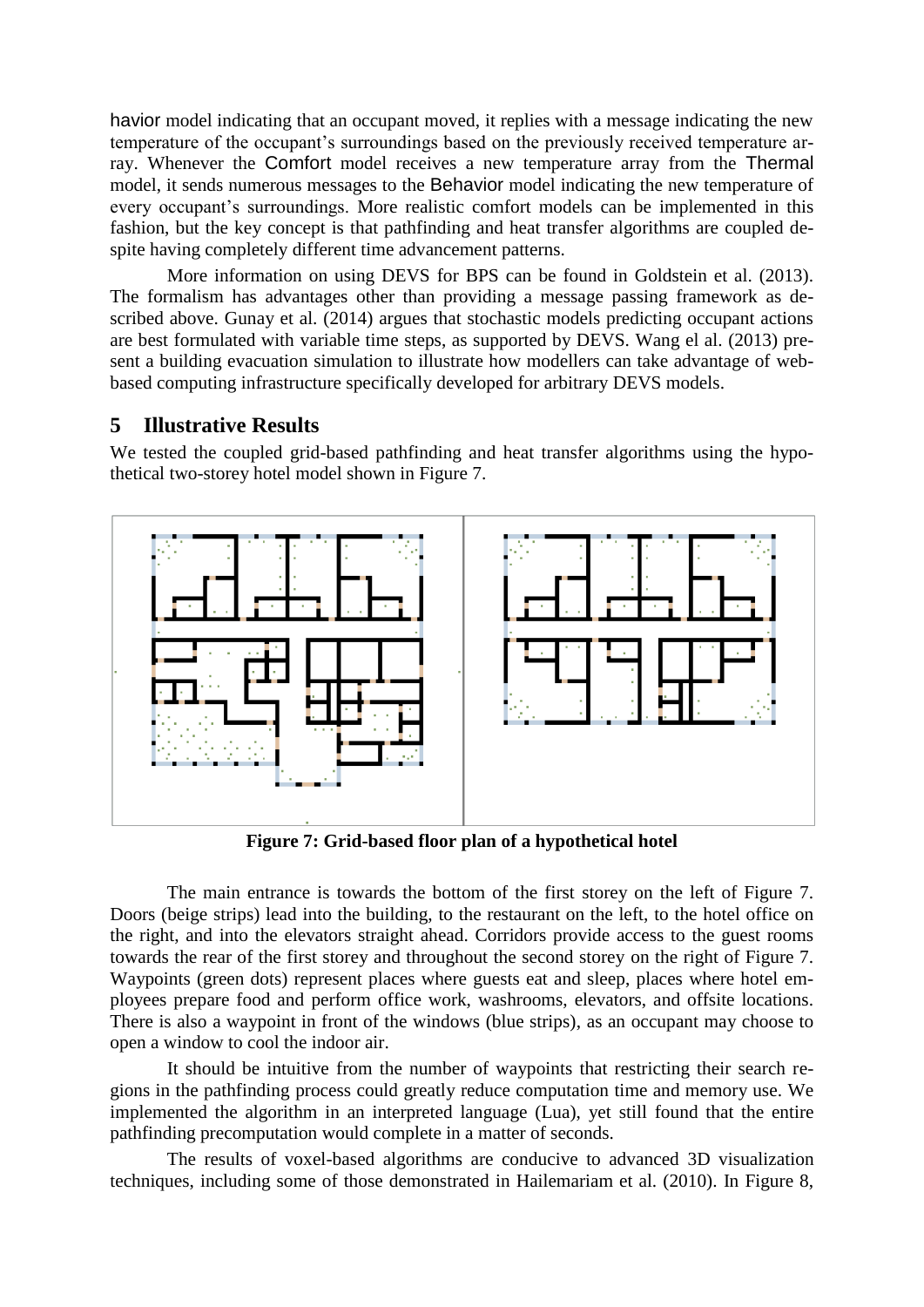cylindrical glyphs are used to indicate the locations of guests (green) and hotel employees (purple). Subtle trails are animated behind moving occupants, revealing the routes computed by the pathfinding algorithm. Although the paths are not guaranteed to be optimal, we did not observe any cases in which it was obvious that a travelled route could have been shortened.



**Figure 8: 3D Visualization of simulated occupants and temperature**

Color representing temperature is overlaid on the walls and floor slabs to show the results of the heat transfer algorithm. The image at the top of Figure 8 shows the hotel in the late morning when the indoor air is warming up from the outside inwards. Later in the day, as shown in the bottom left image, the outdoor air has dropped and the warm indoor air is cooling. The bottom right image shows evening conditions, when the outermost areas of the building have cooled considerably. By simplifying the representation of spatial data, voxel-based methods may allow such visualizations to be generated automatically. This could provide rapid insights to designers, thereby encouraging them to adopt BPS.

Unlike traditional BPS methods, a grid- or voxel-based heat transfer algorithm allows temperatures to vary smoothly across a room or down a corridor. This effect can be seen in Figure 9, which shows simulated temperatures throughout the hotel at 9:00 pm in simulated time. It is evident by the temperature variations in certain areas that the simulated occupants have opened windows in both the restaurant and several of the guest rooms.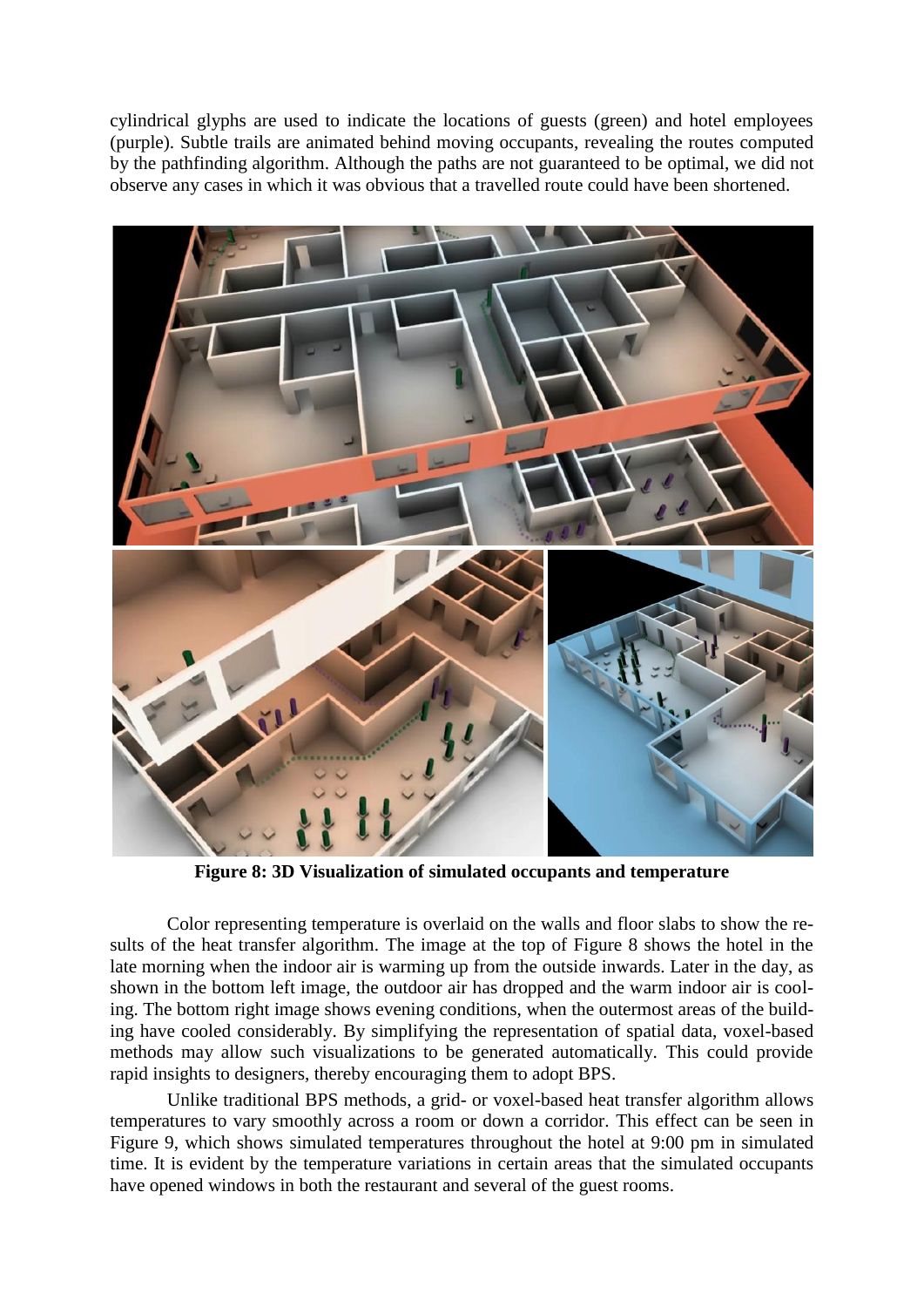

**Figure 9: 2D visualization of simulated temperature**

Note that neither grid-based nor voxel-based algorithms require walls to be orthogonal to the axes as they are in this hotel example. Off-axis and irregularly shaped walls can be represented in a voxel model in the same way that diagonal lines and curves can be displayed on a pixel-based screen.

### **6 Conclusions**

It has been said that "space is the most important object for BPS" (Maile et al. 2013), referring to the need to manually partition a building's interior into polyhedra while avoiding gaps and overlapping regions. This may be true assuming a traditional approach to energy modeling, but recent developments in automated space generation and future developments in simulation algorithms may relieve BPS users of this burden. Voxel-based algorithms are particularly compelling because they rely on one of the simplest representations of building geometry. Also, looking at a wide range of fields, these algorithms have been applied to simulate a diverse set of phenomena including temperature, light, acoustics, and fluid dynamics. With a vision that a number of BPS methods could be replaced with voxel-based alternatives, we have described a computationally efficient pathfinding algorithm suitable for detailed occupant simulation. The heat transfer algorithm in this paper illustrates what BPS might look like if zone models were replaced with voxel models, though considerable research is needed before such a method can be adopted in practice. The presented simulation of a hotel demonstrates how coupled voxel-based algorithms may produce highly detailed results and make compelling visualizations available for use in the design process.

## **7 References**

- Beausoleil-Morrison, I. 2000. *The Adaptive Coupling of Heat and Air Flow Modelling within Dynamic Whole-Building Simulation*. Ph.D. Thesis. University of Strathclyde, Glasgow, UK.
- Botea, A., Müller, M. & Schaeffer J. 2004. Near Optimal Hierarchical Path-Finding. In *Game Development*. Vol. 1, pp. 7-28.
- Bourgeois, D. 2005. *Detailed Occupancy Prediction, Occupancy-Sensing Control and Advanced Behavioural Modelling Within Whole-Building Energy Simulation*. Ph.D. Thesis. Laval University, Quebec, Canada.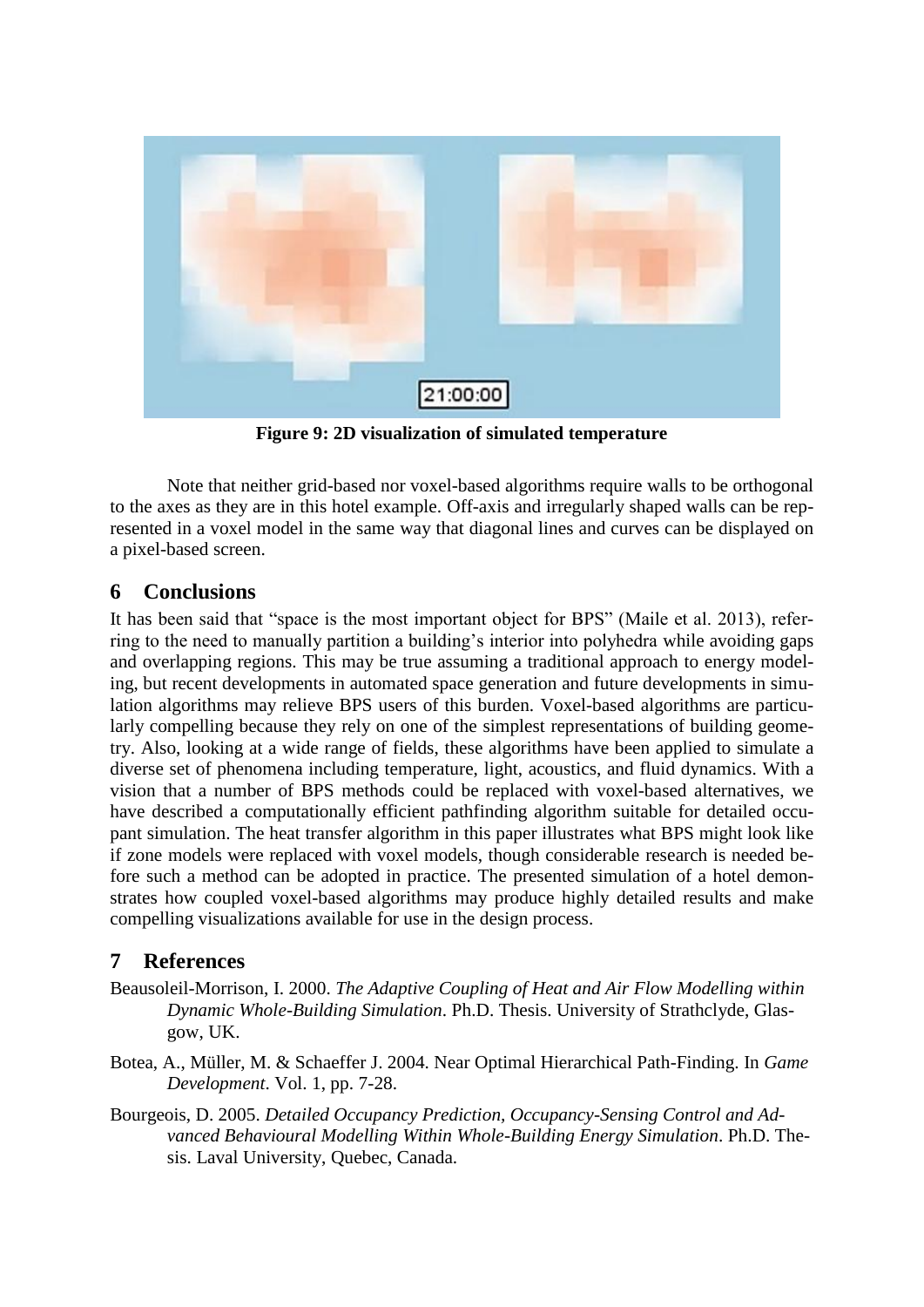- Breslav, S., Goldstein, R., Doherty, B., Rumery, D. & Khan, A. 2013. Simulating the Sensing of Building Occupancy. In *Symposium on Simulation for Architecture and Urban Design*. San Diego, CA, USA.
- Chronis, A., Turner, A. & Tsigkari, M. 2011. Generative Fluid Dynamics: Integration of Fast Fluid Dynamics and Genetic Algorithms for Wind Loading Optimization of a Free Form Surface. In *Symposium on Simulation for Architecture and Urban Design*. Boston, MA, USA.
- Clarke, J.A. 2001. *Energy Simulation in Building Design*. 2<sup>nd</sup> Edition. Oxford: Butterworth-Heinemann.
- Dobbs, J.R. & Hencey, B.M. 2013. Structured Building Model Reduction Toward Parallel Simulation. In *Building Simulation Conference*. Chambéry, France.
- Doherty, B., Rumery, D., Barnes, B. & Zhou, B. 2012. A Spatial Query & Analysis Tool for Architects. In *Symposium on Simulation for Architecture and Urban Design*. Orlando, FL, USA.
- Goldstein, R., Breslav, S. & Khan, A. 2013. Using General Modeling Conventions for the Shared Development of Building Performance Simulation Software. In *Building Simulation Conference*. Chambéry, France.
- Gunay, B.H., O'Brien, L., Beausoleil-Morrison, I., Goldstein, R., Breslav, S. & Khan, A. 2014 (to appear). Coupling Stochastic Occupant Models to Building Performance Simulation using the Discrete Event System Specification (DEVS) Formalism. Accepted for publication in *Building Performance Simulation*.
- Hailemariam, E., Glueck, M., Attar, R., Tessier, A., McCrae, J. & Khan, A. 2010. In *IBPSA-Canada eSim Conference*. Winnipeg, AB, Canada.
- Hart, P., Nilsson, N. & Raphael, B. 1968. A Formal Basis for the Heuristic Determination of Minimum Cost Paths. In *IEEE Transactions on Systems Science and Cybernetics*. Vol. 4, No. 2, pp. 100–107.
- Hitchcock, R.J. & Wong, J. 2011. Transforming IFC Architectural View BIMs for Energy Simulation. In *Building Simulation Conference*. Sydney, Australia.
- Hoes, P., Hensen, J.L.M., Loomans, M.G.L.C., de Vries, B. & Bourgeois, D. 2008. User Behavior in Whole Building Simulation. In *Energy & Buildings*. Vol. 41, No. 3, pp. 295- 302.
- Hussain, S. 2012. *Numerical Investigations of the Indoor Thermal Environment in Atria and of the Buoyancy-Driven Ventilation in a Simple Atrium Building*. Ph.D. Thesis. Queen's University, Kingston, ON, Canada.
- Jones, N.L., McCrone, C.J., Walter, B.J., Pratt K.B. & Greenberg, D.P. 2013. Automated Translation and Thermal Zoning of Digital Building Models for Energy Analysis. In *Building Simulation Conference*. Chambéry, France.
- Kaufman, A., Cohen, D. & Yagel, R. 1993. Volume Graphics. In *IEEE Computer*. Vol. 26, No. 7, pp. 51-64.
- Korolija, I. & Zhang, Y. 2013. Impact of Model Simplification on Energy and Comfort Analysis for Dwellings. In *Building Simulation Conference*. Chambéry, France.
- Levoy, M. 1990. Efficient Ray Tracing of Volume Data. In *ACM Transactions on Graphics*. Vol. 9, No. 3, pp. 245-261.